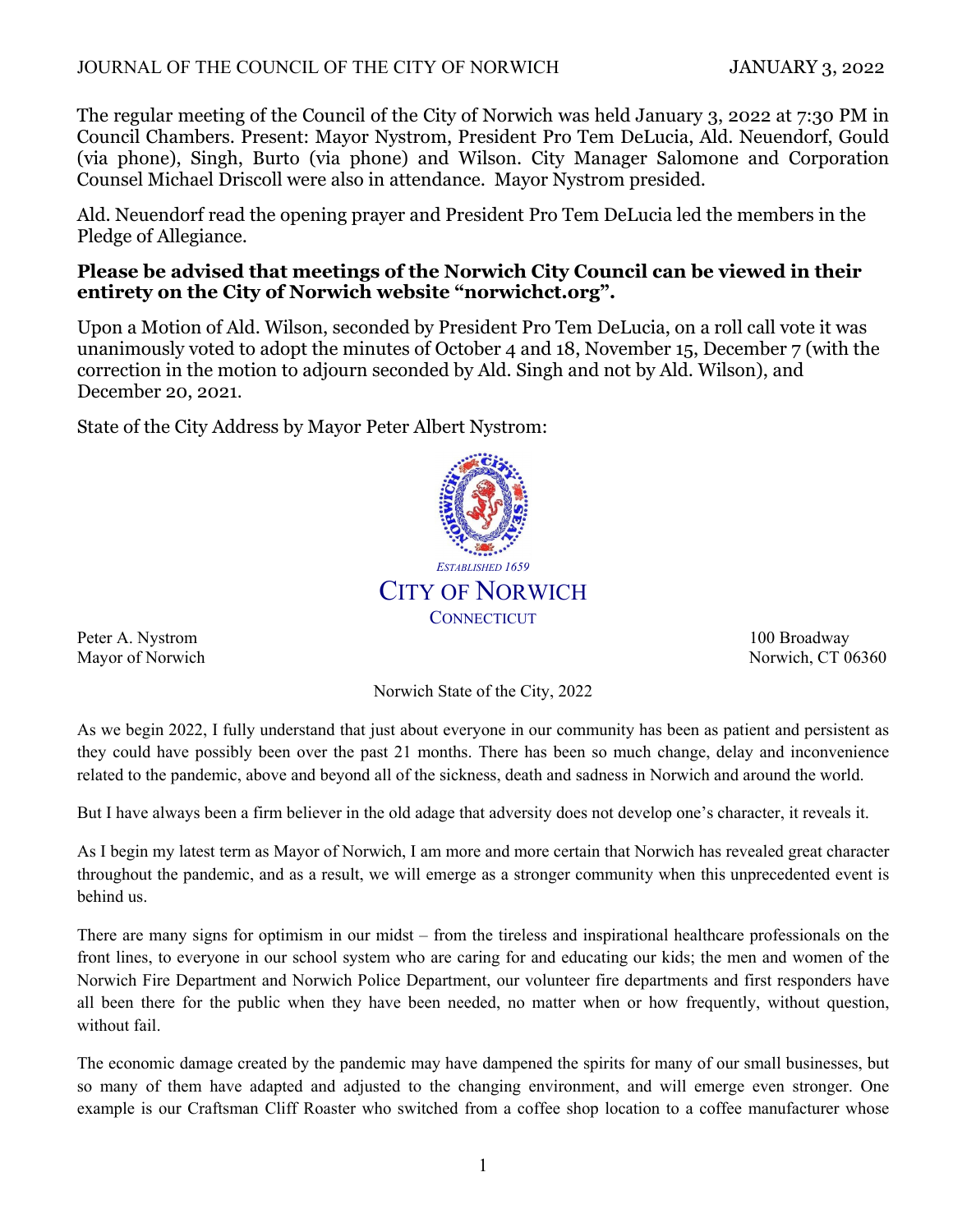sales continue to expand and is now looking for a larger location downtown. While at the same time supporting the opening of a new coffee shop on Franklin Street named Cream LLC.

Our ethnic restaurants – the heartbeat of our community – found innovative ways to connect with and serve their patrons. LaStellas Pizzeria ramped up take out services and soldiered on and never stopped assisting the most vulnerable in our city. As we begin this New Year all of us can look forward to the opening of a second store front called LaStellas Pasta and Pastry as Justin Burrows and his family expand opportunities at the former Poppy and Rye Bakery. All of this adversity has brought about creativity and new strategies, and will help us all get through this together.

America always bounces back – that's part of what makes this country great. And the recovery from the pandemic might take a while longer, but there is no question that Norwich – will be back stronger than ever. The private sector in spite of the pandemic has continued to invest in our city. Back on November 30th Solar Seal Architectural LLC leased over 200,000 square feet of space for the next 12 years. Here they will manufacture premium insulated glass units for medium and large applications. In addition to up to 100 jobs they will become one of our top three utility users.

Over \$8,000,000 is being invested on lower Main St in market rate housing while a \$2,300,000 investment involves the relocation of These Guys Brewery to Church St. Both projects will benefit with some assistance of our share of the American Rescue Funds. These funds are being provided through our local Norwich Community Development Corporation, having been assigned the important task of addressing code correction issues for the first time, on a city wide bases.

Added progress continues in the development of the Business Park North spearheaded through NCDC in partnership with NPU and the City of Norwich. The historic Hale Mill development is moving forward as we look to complete final discussions with the development team this month. American Rescue fund dollars also allow us to expedite and complete Uncas Leap Park, our goal is to have this declared a national park one day.

These enormous economic investments by the federal and state government will make us stronger, our communities safer and healthier, while creating jobs and rebuilding our neighborhoods. Additional emphasis will be placed in upgrading our infrastructure to combat severe flooding, improve communications between our first responders, assisting our human services office to support community health, mental health, employment support, recreation assistance and the largest portion of its share, over \$890,000 going to basic needs for families, which our City Manager John Salomone likes to call the heart of the program.

Additionally we are investing \$500,000 in local arts and culture working through the Southeastern Cultural Coalition. Just yesterday, it was announced that a Norwich Arts and Culture Coordinator has been hired.

In the coming months, the City of Norwich will be working with our federal and state officials to determine the size, scope, and timing for further investments that will have the opportunity to move the Rose City forward in a very significant way. Sometime in May our city will receive an additional \$14,429,000 in ARP Funds.

This work will be difficult and time consuming, but we all must work together to be sure that everything is accomplished in a timely and equitable manner.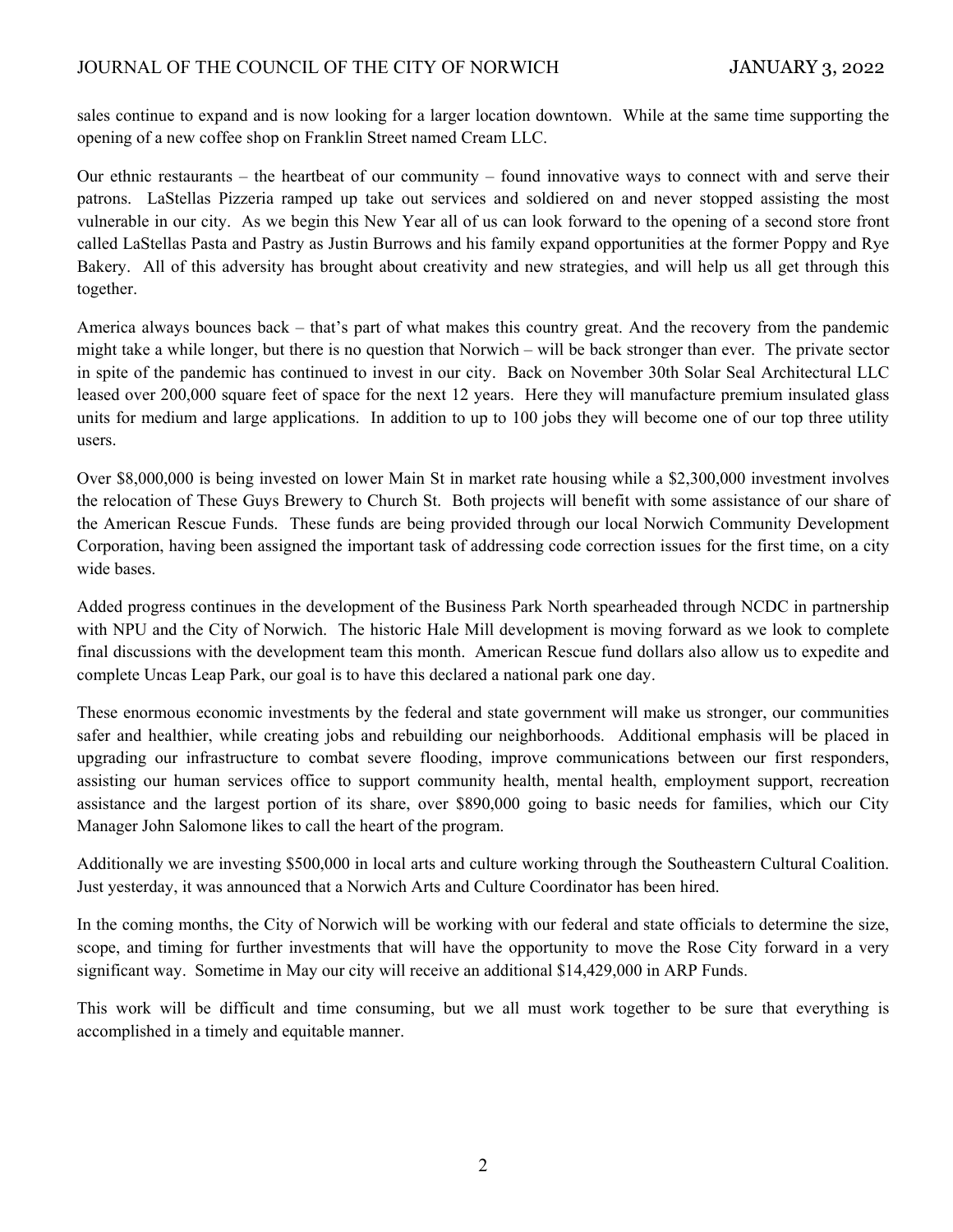As we have all seen, continued obstacles are sure to stand in our way but the new normal requires that we all must accept sacrifice. Please join me in staying strong and being optimistic about Norwich in 2022 and beyond. Further, I ask for your patience as we fight through together, the continued pandemic.

Thank you.

Mayor Peter Albert Nystrom

Upon a motion of Ald. Wilson, seconded by President Pro Tem DeLucia, it was unanimously voted on a roll call vote to accept the resignation of Kristen Talley from the School Building Committee (2020) and thanking her for her service.

# **CITY MANAGERS REPORT**

| To:      | Mayor Nystrom and members of the City Council |
|----------|-----------------------------------------------|
| From:    | John Salomone, City Manager                   |
| Subject: | City Manager's Report                         |
| Date:    | January 3, 2022                               |
|          |                                               |

Due to the uptick in the spread of COVID over the holiday season masks are required in City Hall and City owned buildings until further notice. The tax office will also be closed for in-person payments until January 10, 2022 due to staffing shortage caused by the COVID virus. We encourage taxpayers to pay taxes remotely if possible. Non-delinquent taxes can be made at any Norwich Peoples United Bank. Taxpayers do not need to be a People's United Bank customer to make their payment at a branch location. The City also offers payments via mail drop box located at the City Hall Broadway entrance or online at http://norwichct.org/taxes.

I attended Southeastern Council of Governments (SCCOG) meeting and met with Emergency Management personnel several times regarding the distribution of COVID test kits.

The City received a limited quantity of COVID self-test kits from the State for local distribution for those who are symptomatic or have had a high-risk exposure. Kits were distributed to City employees on January 3<sup>rd</sup> and the remaining kits were distributed at the drive through distribution site on Stonington Road. We understand the concern of our community members as case numbers increase and unfortunately cannot provide one for each resident at this time. We hope to receive more test kits for the State in the coming weeks to have future distributions.

The Public Works Engineering Department met with Norwich Public Utilities to discuss the paving priorities and schedule for next construction season. Unfortunately some of the roads which had been identified to be paved will not be ready for the coming season, as there is still utility work pending. Other roads that do not require utility work will be identified. Engineering staff also met with paving Contractor Charles Pasteryak Jr. Inc., to discuss the roads, which will be paved next year. Public Works crew made some emergency repairs to the culvert at Leffingwell Place to mitigate further flooding issues for the adjacent house. Repairs were also made at the Lakeside Pavilion at Mohegan Park for deterioration that had been caused by carpenter ants and weather.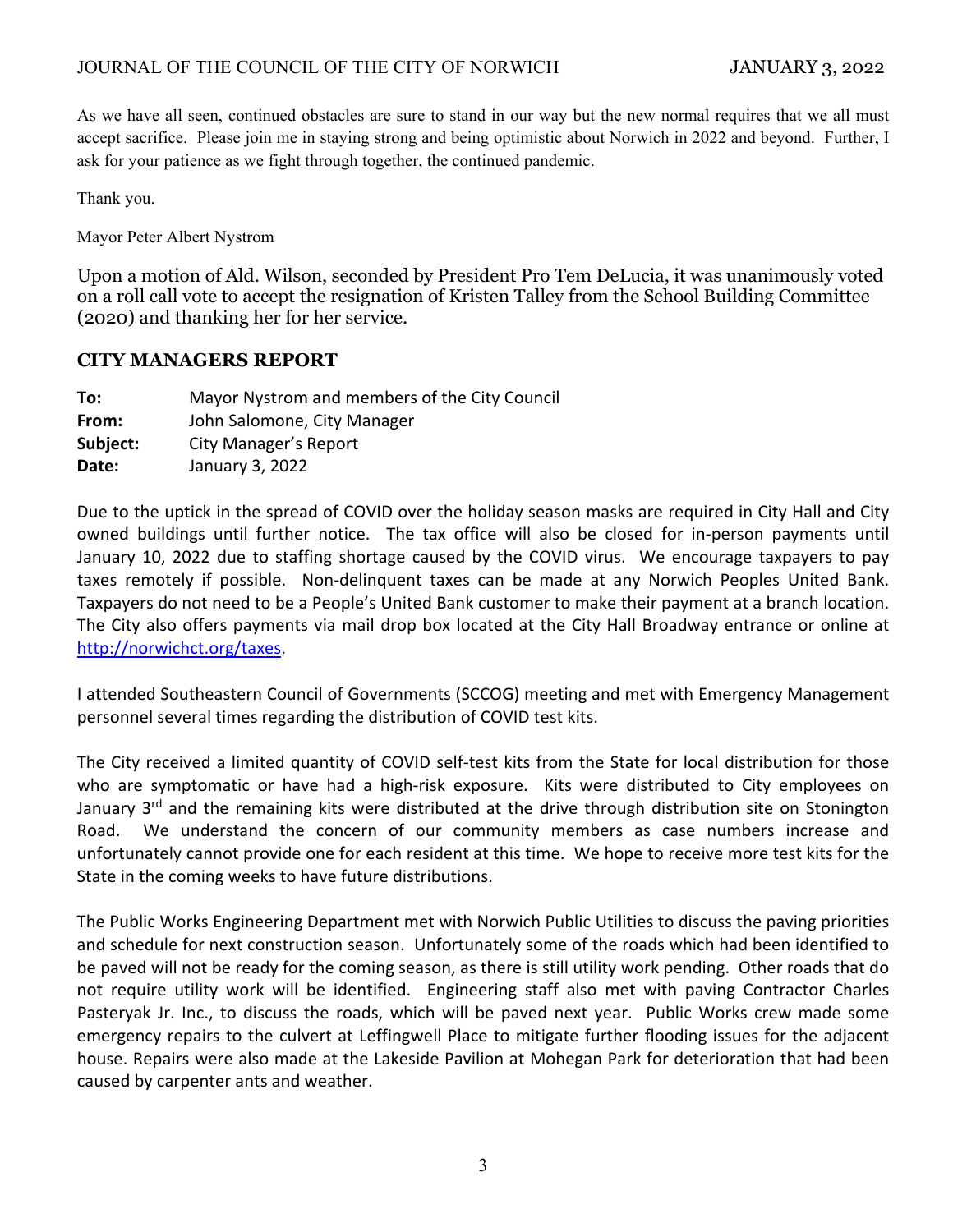Attached are the Fire Chiefs report for the December meeting that will be presented at the January Public Safety Meeting and the Treasurer's report for quarter ending September 30, 2021.

### **City Manager's Report to Public Safety**

December 8, 2021 meeting

I have met with the Fire Chiefs twice over the past month. We met on November 9<sup>th</sup> with Rob Rautio from American Ambulance. We met again on November 16th with Captain Veiga and Dispatcher O'Brien from Norwich Police Department. Due to scheduling conflicts, the Chiefs have not been able to meet on their own over the past two months, however they did have another meeting with representatives from Motorola and the Connecticut Telecommunications System Unit regarding the Statewide Radio System project.

At our meeting with American Ambulance we discussed a number of concerns raised by the Chiefs regarding procedures, policies, and recent service delivery. We don't normally have American Ambulance at the table, but it was a good to directly address the ongoing concerns of the Chiefs with Rob.

Several topics were discussed involving Emergency Medical responses that the Fire Chiefs and Rob will work on for consistency in response, communication, and expectations when mutual aid ambulance services may be needed. The conversation was helpful for the groups to better understand the needs and concerns of both sides. I will include American Ambulance in future meetings as needed to address the concerns of the Chiefs.

The meeting with Captain Veiga and Dispatcher O'Brien focused on recent incidents and dispatch procedures, and also included some of the items that were raised during the meeting with American Ambulance. There are some challenges and inconsistent application of procedures in dispatch that were addressed.

The Chiefs and Dispatcher O'Brien shared their ideas on how to move forward and what areas can be adjusted to implement specific procedures regarding re-tones and automatic aid assignments. Dispatch and communication procedures were discussed as they relate to all departments following similar practices whenever feasible, with the understanding that there are inherent differences in the services.

We spoke of schedule and staffing level challenges that dispatch faces and what role the Chiefs play. The Chiefs all support increased staffing for the dispatchers, but recognize that it is on the Dispatcher's union and PD leadership to enact any changes to personnel levels.

While it is not normal for me to include the outside agencies in my meetings with the Chiefs, the need to have direct conversation with American and with Dispatch was clearly identified. Both meetings were productive and I think will lead to steps in the right direction to address the concerns of all involved.

My next scheduled meeting with the Chiefs is December 14th.

# **Please be advised that meetings of the Norwich City Council can be viewed in their entirety on the City of Norwich website "norwichct.org".**

Mayor Nystrom called for citizen comment on resolutions.

There were no speakers.

Mayor Nystrom declared citizen comment closed.